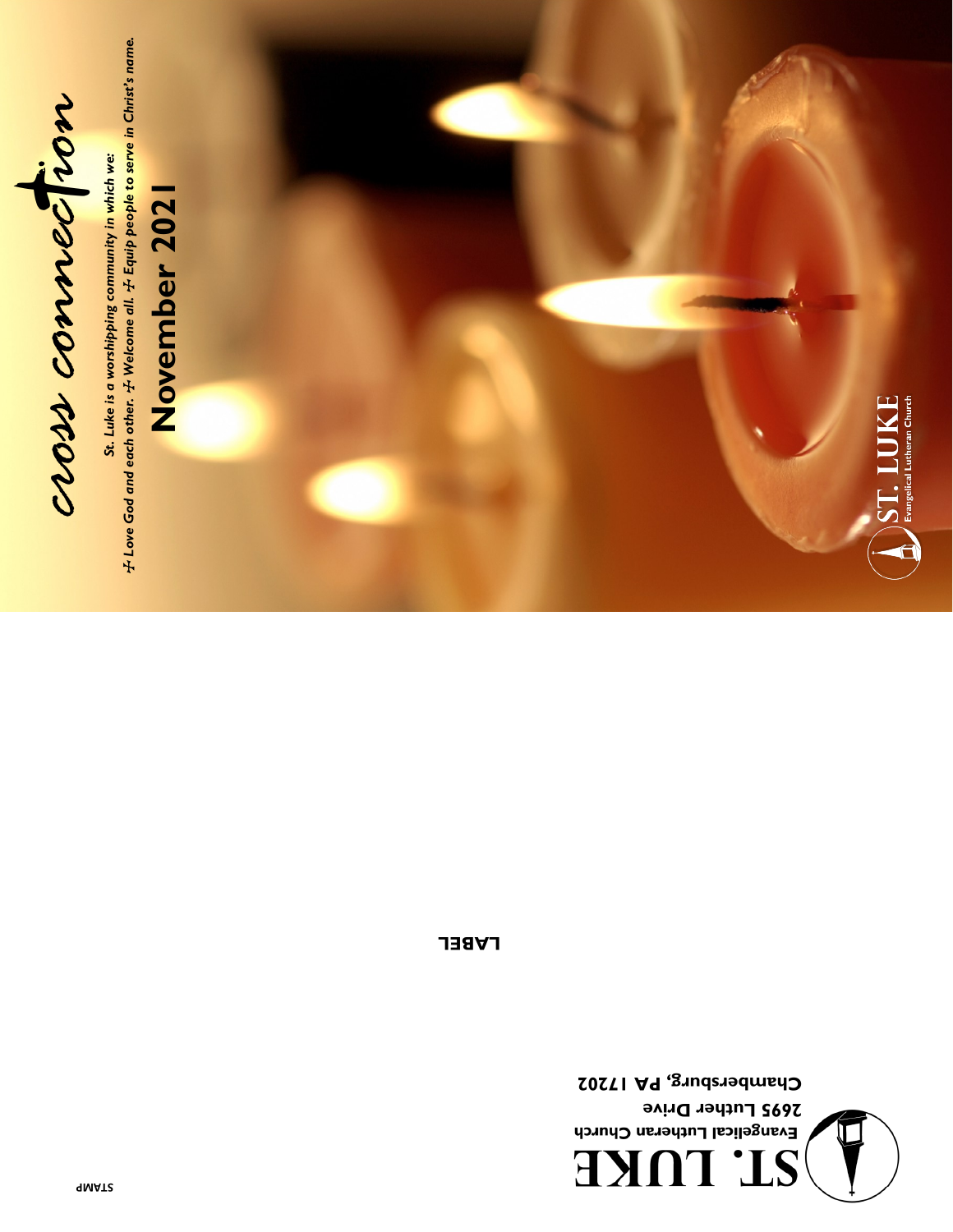*cross connec ion*

# **A Letter from Pastor Frye November 2021**

Dear St. Luke Family and Friends,

**May those who sow in tears reap with shouts of joy. Those who go out weeping, bearing the seed for sowing, shall come home with shouts of joy, carrying their sheaves. Psalm 126:5-6 (NRSV)**

My oldest son was diagnosed with autism when he was several years old. Now nineteen, Gabriel has become a young man and in many ways has also become comfortable with who he is. One of the characteristics of autism that he displays is raw authenticity. In other words, he "tells it like it is" and can be depended upon to be transparent about what he thinks and feels when he is so inclined. Frequently I will invite him to join me on running an errand or accompany me on a visit to someone's home. He invariably responds with the question: "What's in it for me?" He hopes we stop along the way somewhere for a treat.

That might sound rude or selfish, but I have come to appreciate it as simple honesty. No filter. In other words, Gabe says what most of us, I suspect, feel from time to time. There has got to be a pay off — a return on the investment — for our time, all the hard work and the good deeds we do. For example, what's in it for us for the tears we have shed, the sacrifices we have made for one another and the cause of goodness and justice?

The Psalmist seems to indicate that we will be recipients of some sort of divine payback that we will be rewarded for our efforts and sacrifice. While this apparent promise may be motivation enough for some to do the next right thing, we remind ourselves that we have already been given the blessing and hope for which we long. The good news that the Christ of God is risen is reason enough to go along on any errand or visitation that comes our way. We have been blessed to be a blessing. We get to give it away to keep it. For it is in giving that we receive; it is in pardoning that we are pardoned; and it is in dying that we are born to eternal life.

Your brother in Christ,

Christopher Frye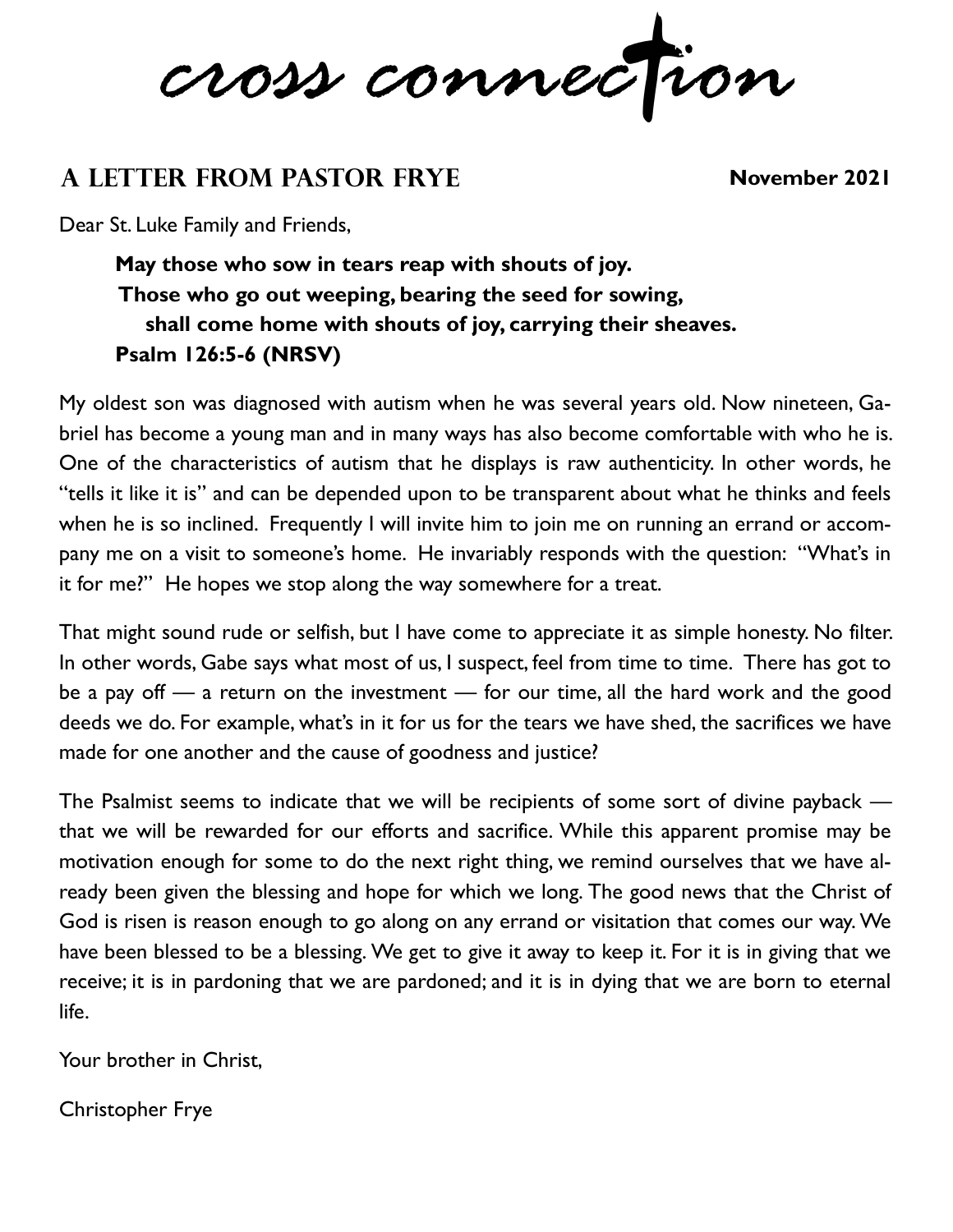# **WORSHIP**

#### **Sundays and Special Days**

**Sunday, November 7:** All Saints Sunday (And Reach Out Sunday at St. Luke) *On All Saints Day we celebrate the victory won for all the faithful dead, but we grieve for our beloved dead as well, knowing that God honors our tears.* 

**Sunday, November 14:** 25th Sunday after Pentecost *The more we see the last day approaching, the more important it is to meet together to provoke one another to love.* 

**Sunday, November 21:** Christ the King Sunday *We look forward to the day [Jesus] is given dominion, knowing his victory will be the nonviolent victory of love.* 

**Sunday, November 28:** First Sunday of Advent *Advent is about the "coming days."* 

#### **Sunday Worship Services**

- *10 a.m. every Sunday*
- *In-person and online*

#### **Wednesday Healing Services**

We have a weekly service of Prayer, Healing, and Holy Communion every Wednesday at 11 a.m. This simple service is a great way to connect with a smaller group of people in a supportive environment. In-person Wednesday Prayer services do not require advance reservation.

#### **Wednesday Prayer Service**

Prayer & Share via Zoom meets Wednesday evenings at 7:00 p.m. Please check weekly announcements for connection information.

*connect:* **2695 Luther Drive, Chambersburg, PA 17202 | [717-261-1213](tel:7172611213) | [office@stlukechambersburg.org](mailto:office@stlukechambersburg.org)**

## **SUPPORT**

#### **Volunteer Opportunities at SpiriTrust Lutheran, The Village at Luther Ridge**

We are thrilled to welcome volunteers back to our campus! Please consider spending quality time with our residents through the following opportunities: **Off-site escorts\*** for independent living are currently needed. Life Enrichment\* volunteers are needed at the personal care and skilled care levels. If you are interested in these opportunities or would like to explore other possibilities, please reach out to Linda Beaver at 717-264- 0737 or [lbeaver@spiritrustlutheran.org.](mailto:lbeaver@spiritrustlutheran.org) \**More detailed information in weekly email announcements.*

### **All Saints Remembrance**

#### **November 2020—November 2021**

| November 10, 2020  |
|--------------------|
| December 13, 2020  |
| January 17, 2021   |
| January 30, 2021   |
| February 15, 2021  |
| September 17, 2021 |
| October 18, 2021   |
|                    |

#### **Parish records**

#### **October 23, Funeral**

MaryAnn Gleockner (date of death, October 18)

#### **Adopt A Highway**

Last event for the year was October 30 at 8 a.m. This was our 29th consecutive year at St. Luke collecting trash on a half-mile section of PA Rt 997. Thank you for making it a successful year. **We're looking forward to our 30th!**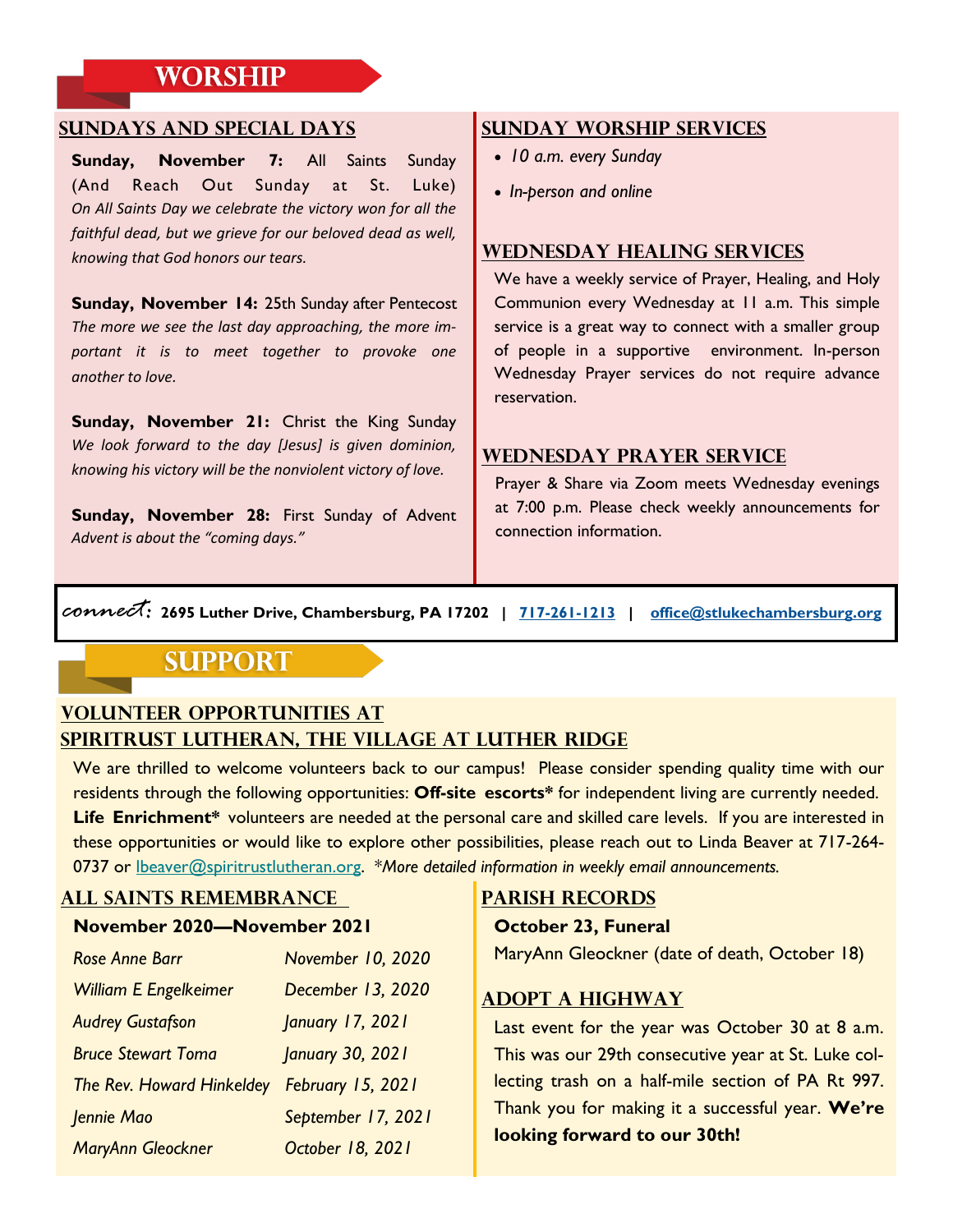*cross connec ion calendar*

#### **November 2021**

Evangelical Lutheran Church

| <b>SUN</b>                                                                                                                      | <b>MON</b>                                                              | TUE                                                                   | <b>WED</b>                                                                                        | <b>THU</b>                                                                                                          | FRI                 | <b>SAT</b> |
|---------------------------------------------------------------------------------------------------------------------------------|-------------------------------------------------------------------------|-----------------------------------------------------------------------|---------------------------------------------------------------------------------------------------|---------------------------------------------------------------------------------------------------------------------|---------------------|------------|
|                                                                                                                                 | $\mathbf{1}$<br><b>Social Ministry</b><br>Committee                     | $\overline{2}$<br><b>Book Group</b><br>Micah 6 Social Action<br>Group | $\overline{3}$<br><b>Healing Service</b><br>AA<br>Prayer Service via Zoom                         | $\overline{4}$<br>Power Packing /<br>Fellowship<br>Al Anon<br><b>Choir Rehearsals</b>                               | 5<br>Music Therapy  | 6          |
| 7<br><b>All Saints Sunday</b><br><b>Sunday Service</b><br>w/Holy Communion<br><b>Reach Out Sunday</b><br><b>Faith Formation</b> | 8<br>Fellowship<br>Committee<br>Conococheague<br><b>Audubon Society</b> | 9<br><b>Book Group</b>                                                | 10<br><b>Healing Service</b><br>AA<br>Prayer Service via Zoom                                     | 11<br>Power Packing /<br>Fellowship<br>Al Anon<br><b>Choir Rehearsals</b>                                           | 12<br>Music Therapy | 13         |
| 14<br><b>Sunday Service</b><br>w/Holy Communion<br><b>Faith Formation</b>                                                       | 15<br><b>Finance</b><br>Committee                                       | 16<br><b>Book Group</b><br>Micah 6 Social Action<br>Group             | 17<br>Grief:<br><b>Finding Meaning</b><br><b>Healing Service</b><br>AA<br>Prayer Service via Zoom | 18<br>Power Packing /<br>Fellowship<br>Al Anon<br><b>Family &amp; Youth</b><br>Committee<br><b>Choir Rehearsals</b> | 19<br>Music Therapy | 20         |
| 21<br><b>Christ the King</b><br><b>Sunday</b><br><b>Sunday Service</b><br>w/Holy Communion<br><b>Faith Formation</b>            | 22<br>Outreach<br>Committee<br><b>Church Council</b>                    | 23<br><b>Book Group</b>                                               | 24<br><b>Healing Service</b><br>AA<br>Prayer Service via Zoom                                     | 25<br>Power Packing /<br>Fellowship<br>Al Anon<br><b>Choir Rehearsals</b>                                           | 26<br>Music Therapy | 27         |
| 28<br><b>First Sunday</b><br>of Advent<br><b>Sunday Service</b><br>w/Holy Communion<br><b>Faith Formation</b>                   | 29                                                                      | 30<br><b>Book Group</b>                                               |                                                                                                   |                                                                                                                     |                     |            |

[Check our website at StLukeChambersburg.org](https://StLukeChambersburg.org) for details for each of the calendar items!

**Special Day, Holiday = bold text**

Outreach Opportunities= purple text

Worship Services / Fellowship Opportunities = red text

*Church Meeting = italicized underlined text* Support / Community Group = gray underlined text

Education Opportunities = green text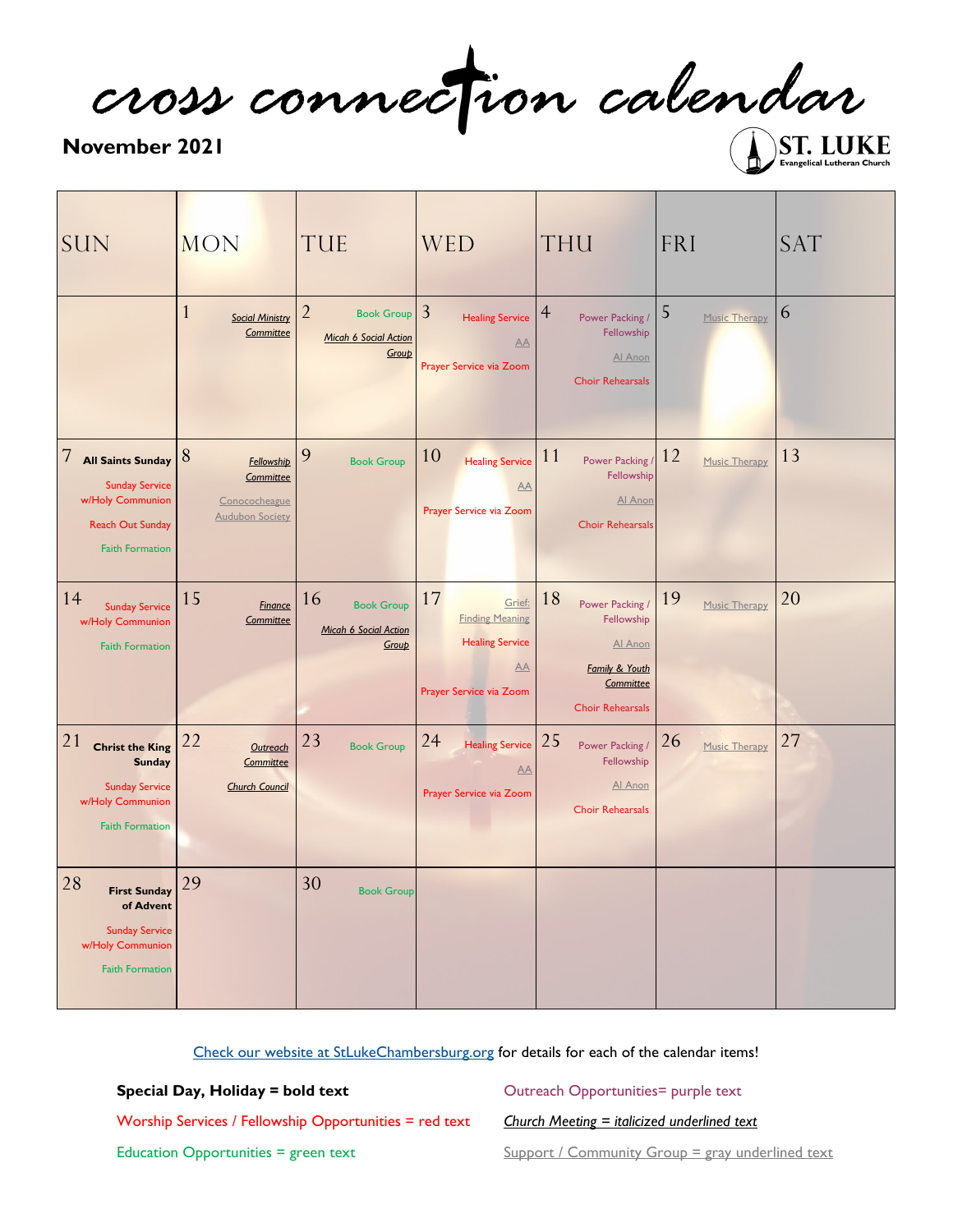**June / July 2021** *cross connec ion*

# congregation, council, committees

# **Council Highlights September 2021**

- Electronic sign on hold awaiting more info from Property committee
- Pastor Frye sharing Vitality and Sustainability survey results with congregation (shared October 17)
- August giving up 1.43% over 2020
- Rev. Dana Blouch-Hanson will be supply pastor October 10, approved recommendation for Supply Pastor's pay to be sent to Leadership Training Camp in her name
- Power Packs start in September
- The Church will obtain 2 credit cards from M&T bank for 2 authorized users
- Outgoing Council members will serve on the nominating committee
- The handrails at the exit doors in sanctuary will be paid from the Furry Fund

# **Social Ministry Initiative**

Saving those alkaline batteries, rechargeable batteries, hearing aid batteries, and others? Wondering what to do with them? Want to help lessen the way we pollute our earth?

Keep some of those harmful chemicals hiding in batteries from going into landfills. January at St. Luke is the time and place to get rid of those household batteries. Containers for batteries will be in the far hallway starting in January. We'll be partnering with local businesses to recycle the batteries you donate. Thanks for the part you will be doing in helping preserve our earth.

# **Refugee Resettlement in Chambersburg**

In Matthew 25, Jesus tells us to welcome the stranger. Following this instruction, the Social Ministry and Outreach Committees are working with a group of other Chambersburg congregations, including the local synagogue, and the Community Uniting! organization to welcome a Syrian family into our community. The family includes father, mother, and three sons—6, 8, and 10 years old. They had to flee their home in Syria because of the conflict there and have been in a refugee camp in Jordan since 2013—eight years!

\$300 of the Social Ministry's budget has been donated to this effort in the name of St. Luke. The money we have donated will help with initial basic living costs such as rent, utilities, food, and clothing. We are also helping furnish their home through the Lutheran Homeless Connection. Within six months, the family is expected to be selfsufficient. Individuals will be available during this time of settling in to help them get jobs, enroll in school, find medical care resources, and gain other skills of daily living. Prayerfully consider making a donation to help the refugee family settling in our community to become contributing members of Chambersburg. Make your check payable to St. Luke with 'Refugee Resettlement' on the memo line.